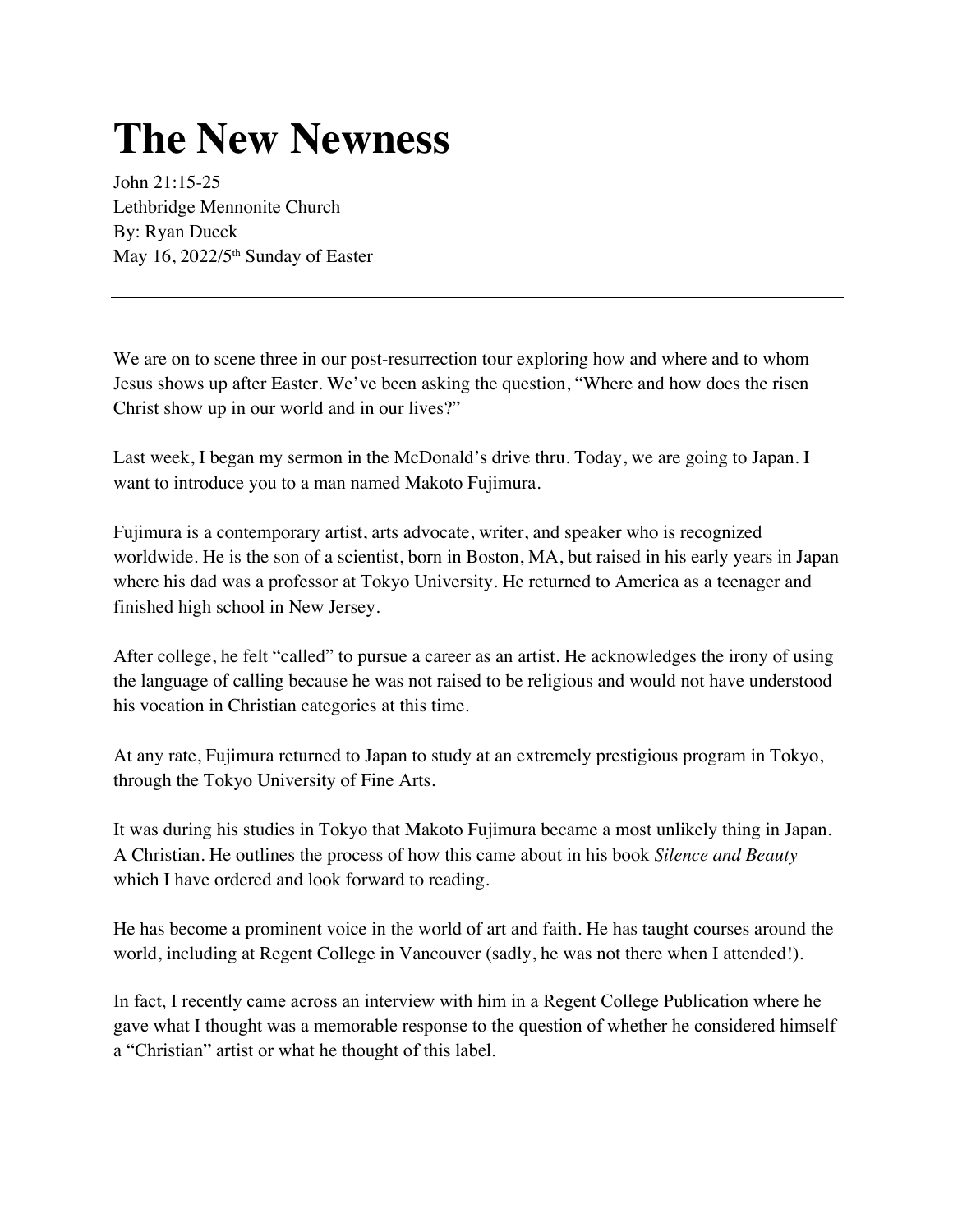I was always an artist but realized that I was blind. Christ opened my eyes. I am an artist who has learned to truly "see" in Christ. **I do not consider myself a "Christian" artist. The word "Christian" should be used as a noun, not an adjective**. 1

Amen.

At any rate, Fujimura's life as a Christian has not always been an easy one. At this point I'm going to let him tell the story:

I had married my first wife out of college. When I came back to the U.S., we had two children then, and one on the way. We moved into New York City… [began] working to expand church planting movements.

As it turned out, we had moved into what would soon become Ground Zero. Five years later, we were severely traumatized by 9/11. Then, we just … burned out. My wife could not recover from the trauma of 9/11. So, we moved out of the city to Princeton, New Jersey, where I live now, and settled down into a three-acre farm and started to work here, painting and writing. We had a good three years, I would say. It felt like things were turning the right way. But then, all of a sudden, my wife couldn't… continue. She had to sever completely from the past. She left suddenly.

My father passed away a month after that, and my mother a year after that. **I went through about three years of terrific darkness. But so much was accomplished in that darkness. It was one of the darkest periods of my life, and yet there was redemption in it...** [I]n that period, I began to do work that became very much part of my [most important] work of recent times, responding to various traumas, from 9/11 terrorist attacks to the 3/11 earthquake and tsunami in Japan, to the Columbine High School murders.

**I was simply trying to work this all out into something that could become beautiful.** Much of it was just sheer effort to understand my own heart, to face the Ground Zero reality in front of me directly, but with the kind of passion I've always had—**believing that art can actually become a voice of healing in the fractured places**. I found myself creatively during that time.2

Fujimura has since remarried. His wife is an attorney working to advocate for vulnerable people being trafficked. He's also recently written what he calls his "life's work," a book called *Art +* 

<sup>1</sup> https://world.regent-college.edu/profile/the-art-of-seeing

<sup>2</sup> https://outreachmagazine.com/interviews/65465-makoto-fujimura-behold-the-fragments-part-1.html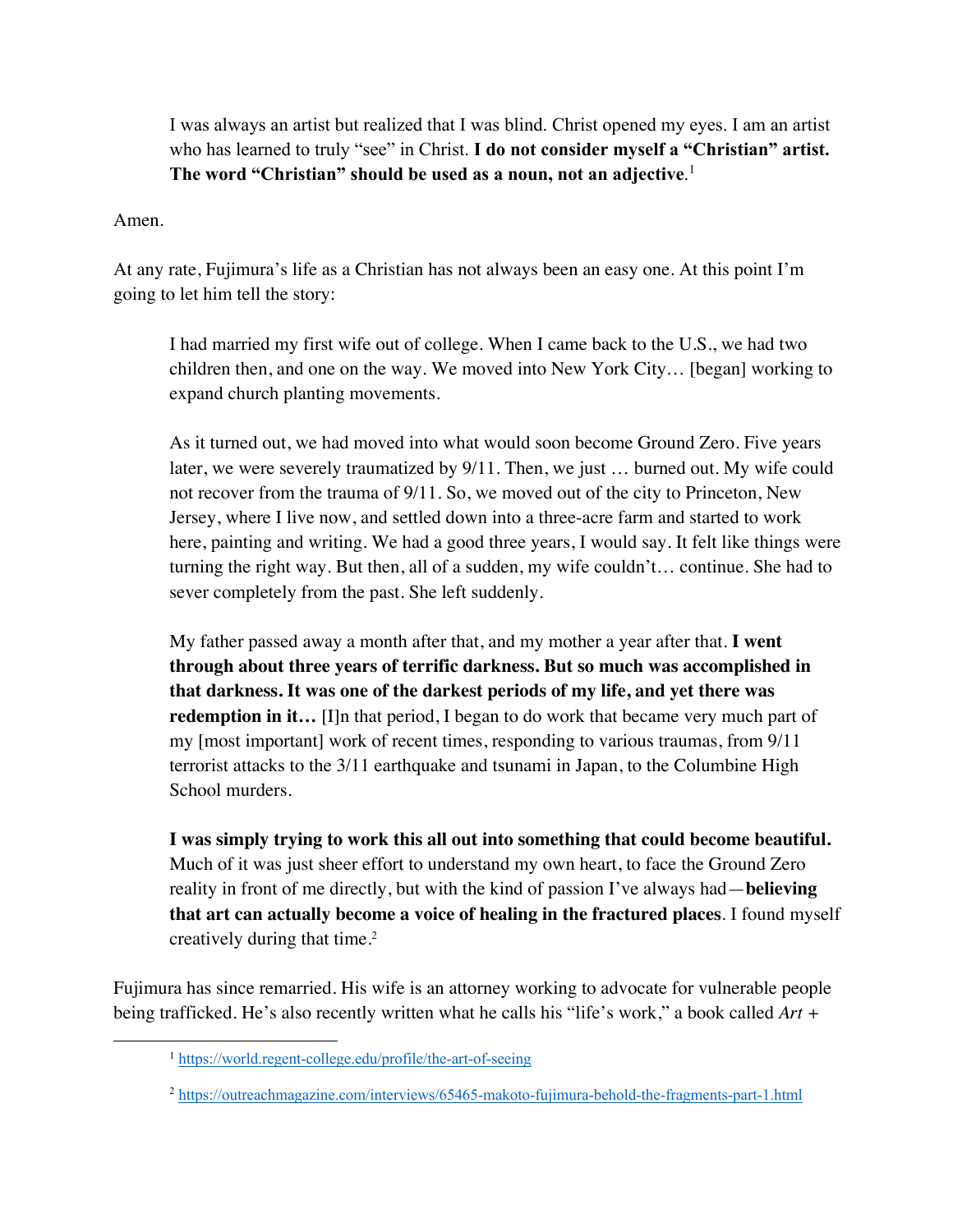*Faith: A Theology of Making.* It's a book that proceeds on the assumption that God is, as he puts it, "the only true Artist, who invites us to be artists with a small 'a.'"

In *Art and Faith*, Makoto Fujimura devotes an entire chapter to the Japanese art of *kintsugi* literally, "golden joinery."

In *kintsugi*, instead of hiding a flaw in a piece of broken pottery, the artist highlights and even celebrates the damage by repairing it—joining broken pieces together with a special lacquer that is dusted with gold, silver, or platinum.

The restoration is more beautiful than the original precisely *because of* rather than *despite* its repaired brokenness.

*Kintsugi* is more than just an art form. It is a philosophy that understands breakage and repair as normal parts of human life. Instead of denying or downplaying our faults and failures, we find ways to see our imperfections as part of something bigger and potentially more beautiful that is coming into being.

Fujumura describes it like this:

*Kintsugi*… soothes a broken fracture by accentuating it, making the resulting mended object more interesting and valuable than the original. It's literally a new creation, and I think it is as much theological work as it is aesthetic work.<sup>3</sup>

It "soothes a broken fracture by accentuating it." "It's literally a new creation."

This has been the story of Fujimura's art and the story of his life. The three years of terrific darkness that he endured became one of the ways in which the Divine Artist invited him to become a small 'a' artist, bringing something beautiful out of the cracked places.

*Kintsugi* has become a central part of Fujimura's vocation. He tells the story of meeting a *kintsugi* master in Tokyo who used this art to help orphaned children in northern Japan after the tsunami and earthquake disaster.

This friend came up with this method of using a cashew-based lacquer that is safe for children to handle. He thought it would be important for these children to learn to mend fractured valuable objects themselves as a way of moving through the grief of losing parents and grandparents.

<sup>3</sup> https://outreachmagazine.com/interviews/65465-makoto-fujimura-behold-the-fragments-part-1.html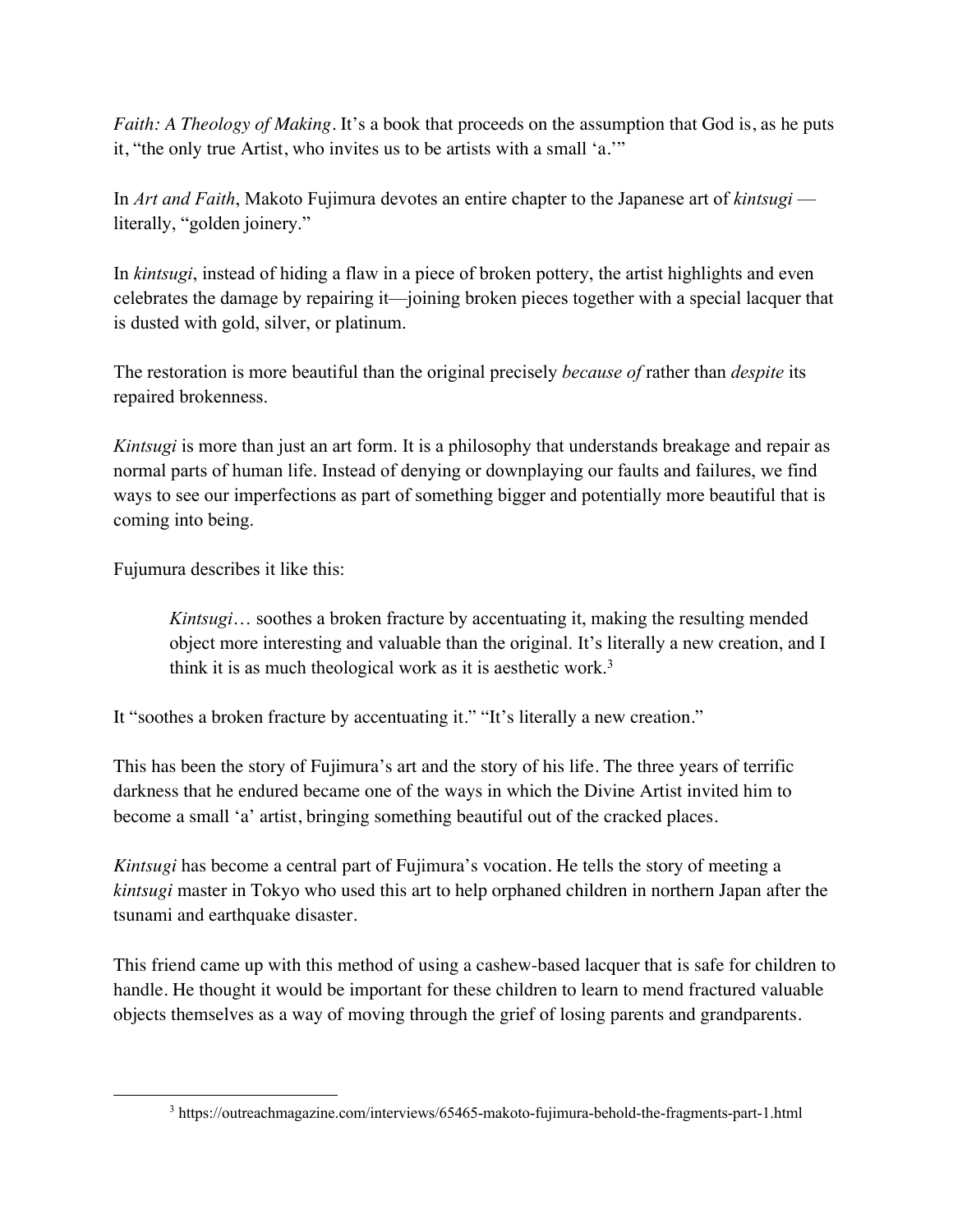This inspired Fujimura to start the Kintsugi Academy to spread this vision around the world. He says: "*Kintsugi* has now become so much more than this traditional Japanese form—**it has become kind of a movement of mending to make new**. 4

\*\*\*

This is usually the point of the sermon where I say something like, "you may be wondering what the previous ten minutes have to do with our passage of Scripture."

Today, I suspect you're not wondering at all. I suspect you know precisely where this is all going. I hope so.

But if not, I'll make it clear. I think that Jesus is the Divine *kintsugi* master. We see it as we return to the beach by the Sea of Galilee where last week Jesus served breakfast to the disciples after a miraculous catch of fish.

Actually, before we get to the beach, we need to go back a few chapters in John's gospel. Peter is in the courtyard of the high priest in Jerusalem. Jesus is being interrogated and his disciples are beginning to scatter.

Peter is warming himself by a charcoal fire made by the slaves and the police. He is approached on three separate occasions and asked if he is one of Jesus' disciples. One each occasion, Peter denies it.

After the third denial, the rooster crows and a devastated Peter is brought back to an earlier conversation with Jesus. Jesus has told his disciples that they cannot follow him where he is going. Peter brashly declares that he will lay down his very life for Jesus. And then Jesus says, "Is that so? Before the rooster crows, you will have denied me three times" (John 13:36-38).

And now, after all that has happened, Jesus and Peter have another conversation around another charcoal fire (the symmetry is deliberate) on the beach over breakfast.

Three times, Jesus asks Peter, "do you love me?" One for each betrayal. Again, this divine symmetry.

I can imagine the shame that Peter would have felt as Jesus asked him these questions. By the third time, the text says he "felt hurt." We can almost hear the resignation in his voice when he says, "Lord, you know everything; you know that I love you."

<sup>4</sup> https://outreachmagazine.com/interviews/65465-makoto-fujimura-behold-the-fragments-part-1.html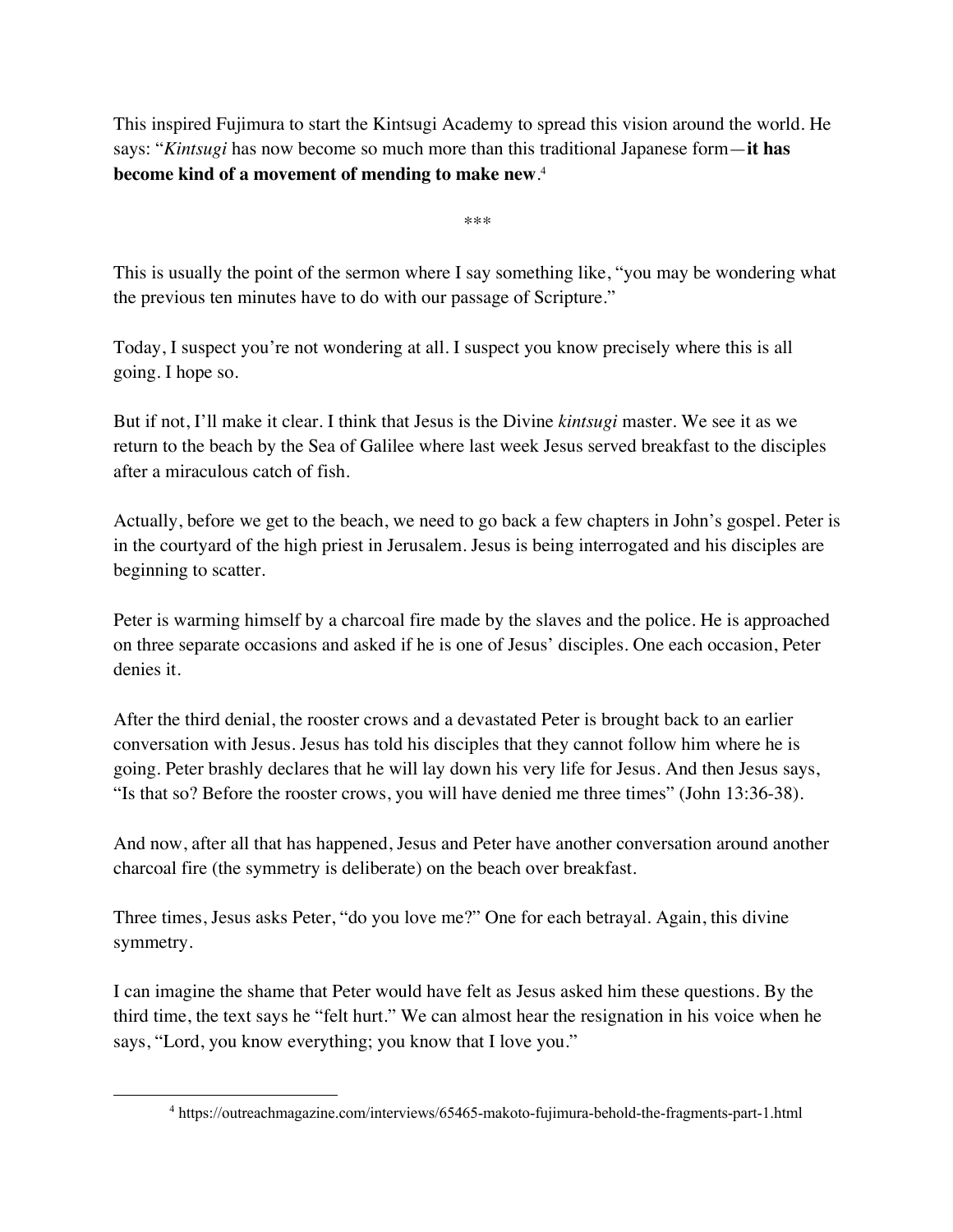Each time Jesus asks Peter if he loves him, he responds by saying, "Feed my sheep/lambs." Peter still has a vital part to play in the story. Jesus still trusts Peter. Still loves Peter.

Peter's betrayal does not mean that he is damaged goods, that he is beyond hope or promise, that Jesus is giving up on him for more favourable disciple prospects.

Jesus is doing what Jesus does. Meeting people in compassion and then moving on to dignify them by challenging them to stand up and start living more fully into their calling.

He does this throughout the gospels. To Thomas, to a woman caught in adultery, to a paralytic by a pool, to a Samaritan woman by a well. In each case, Jesus enters the circumstance of a hurting human being, offering love, kindness, care, touch.

And then he moves beyond that with a challenge. Stop sinning. Believe. Tell the truth. Follow me.

And he does it here to Peter, meeting Jesus in the pain and shame of his betrayal, restoring him in love, and telling him to get to work in feeding his sheep.

And he zeroes in on Peter, specifically. Even when Peter tries to change the subject. *What about him?* Peter says, pointing at John.

Jesus keeps the focus personal. Don't worry about others. I am calling *you*. I am creating something new out of *you*, personally. Follow me.

Jesus is putting Peter back together again, like a broken piece of pottery.

And Peter would indeed become a new creation, not without scars, not without cracks, not flawless, but faithful. He would become one of the pillars of the early church, speaking boldly for Christ for the remainder of his days.

And his brash declaration that preceded his betrayal becomes reality. He will indeed lay down his life for Jesus.

Early Church tradition says that Peter probably died by crucifixion (with arms outstretched) at the time of the Great Fire of Rome in the year 64. Tradition also says that he insisted upon being crucified head down because he was unworthy to die in the same manner as his Lord.

One commentator summarized Jesus' work in restoring Peter like this: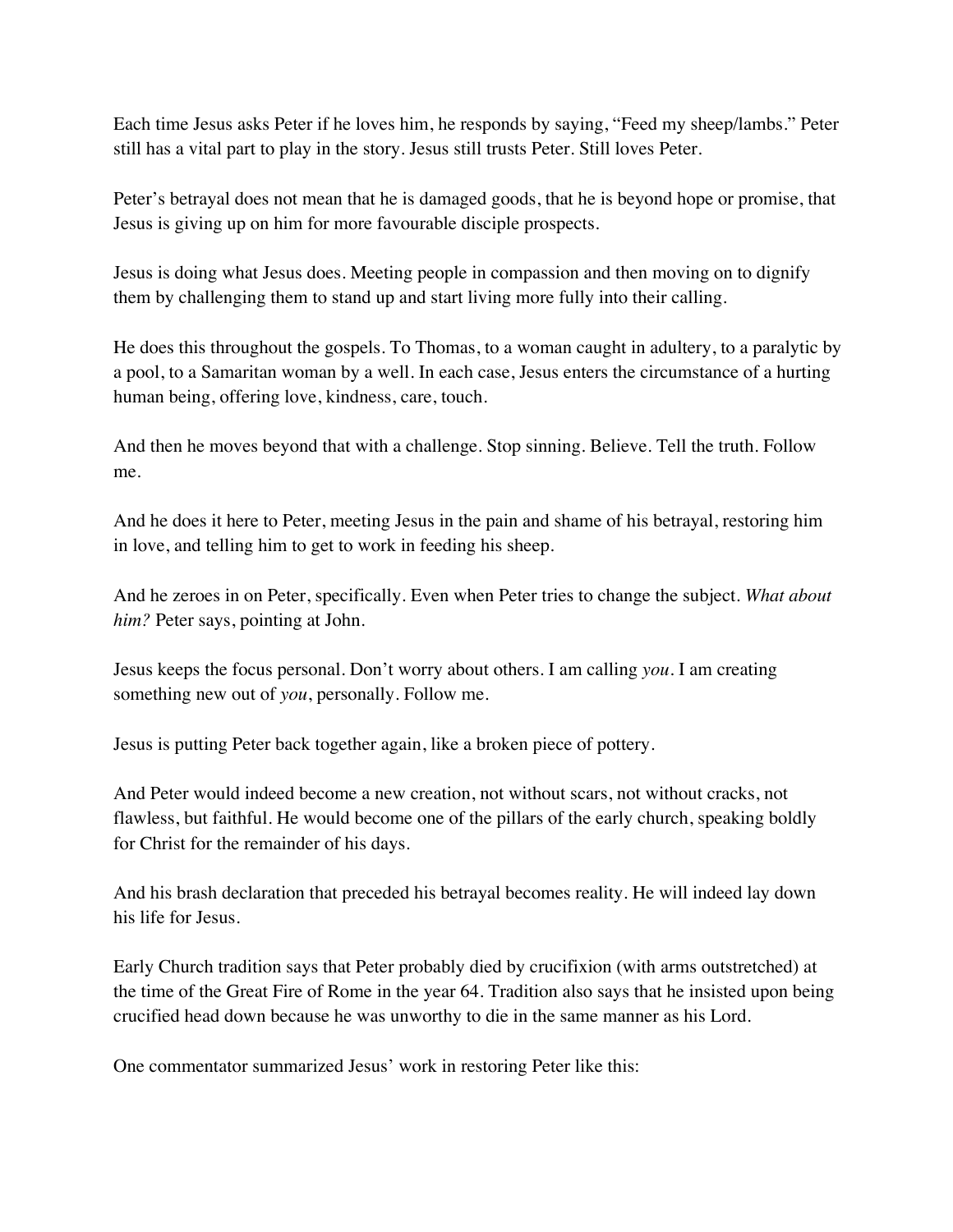Peter never became perfect in this vale of tears; he would fail… again. But when the time came, he proved himself ready to love like his master, ready to lay down his life for the gospel with which he was entrusted. He did not remain encumbered by the weight of what he had done in the past. **Peter's compromises and mishaps and outright transgressions did not impede him from witnessing to the power of Jesus Christ to obliterate what is dead and useless and to usher in life**. 5

\*\*\*

Makoto Fujimura calls his chapter on *kintsugi* "the new newness." Peter is an example of a "new newness."

His cracks and scars and failures did not disappear when Jesus encountered him on the beach after his resurrection. They became part of the new creation that Jesus was bringing into being.

I imagine Peter looking something like one of those bowls with a crack running right through the middle but looking all the more beautiful because of how it has been used in the creation of something bigger.

And the Divine Artist does the same thing with each one of us.

We may not all have had spectacular failures like Peter's. But each one of us have cracks and imperfections. We're misshapen here or there. Maybe there are broken pieces, traumatic events that we have endured. Maybe we have hurt those we love or been hurt by them.

Maybe there have been dark seasons of doubt, roads that we wandered down that turned out to be mostly dead ends.

And maybe we haven't betrayed Jesus explicitly, but we've betrayed him in countless small ways throughout our lives.

Or maybe it's all of the above, to varying degrees.

None of us make it through life without scars, whether due to what we have done or what has been done to us. This is the nature of being human in an unfinished world.

I think the natural human instinct is to focus on the bad things that leave their marks on us. Jesus uses the bad things to create something new, something beautiful. A "new newness. "

<sup>5</sup> https://mbird.com/bible/a-love-unto-death/